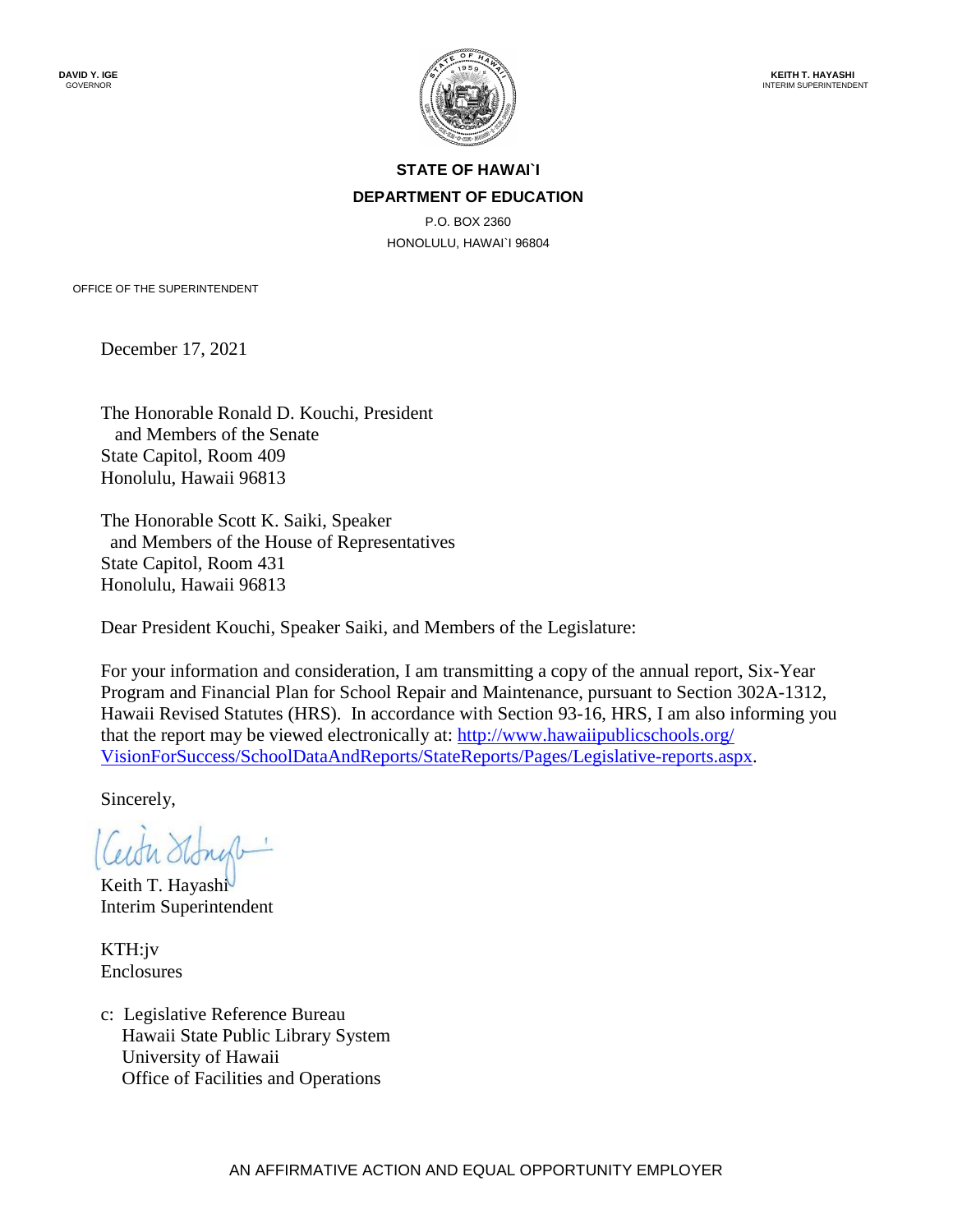

State of Hawaii Department of Education

## **Annual Report on Six-Year Program and Financial Plan for School Repair and Maintenance**

December 2021

Section 302A-1312, Hawaii Revised Statutes, requires the Hawaii State Department of Education (Department) to annually report on a plan for school repair and maintenance projects.